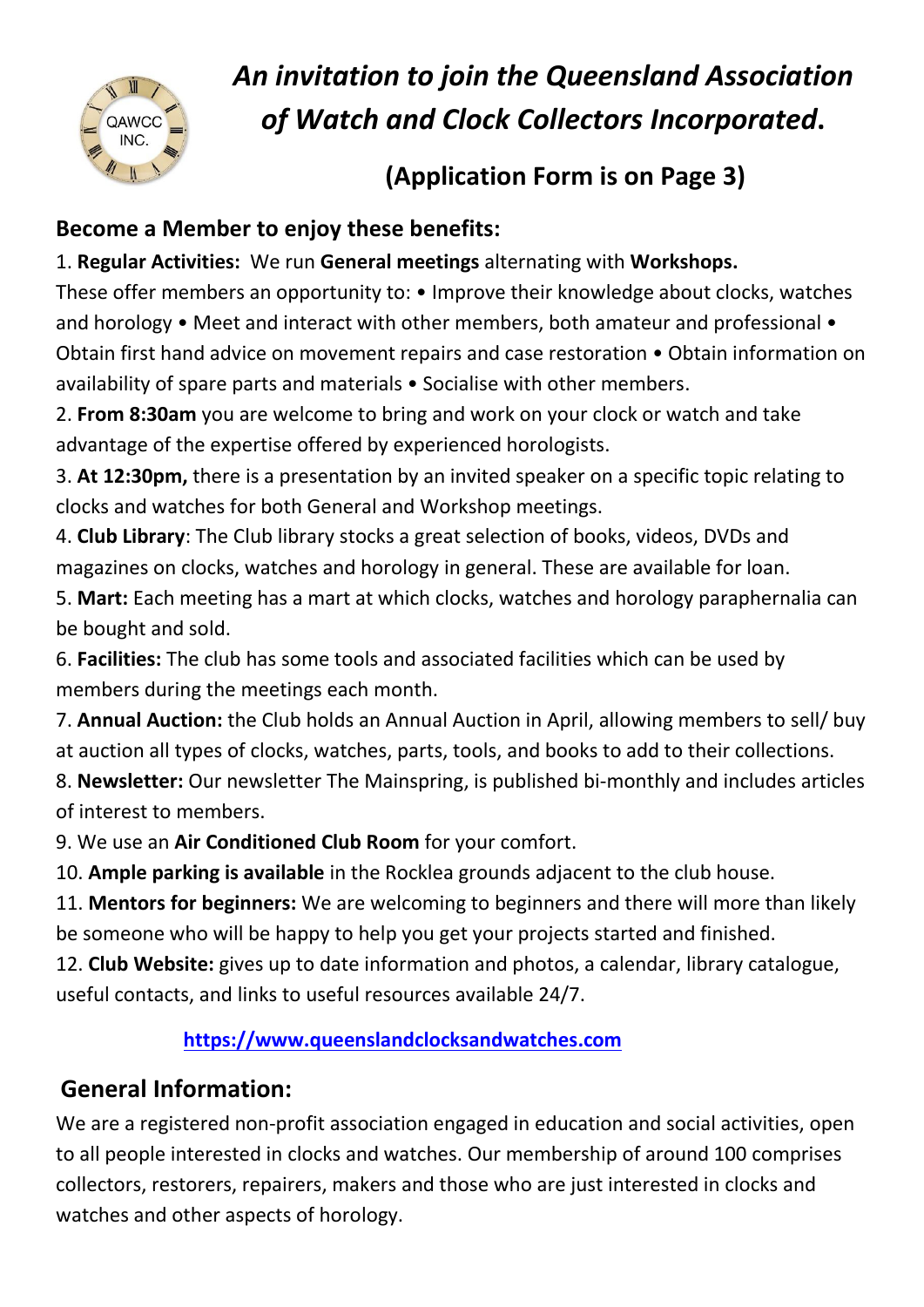**Membership Cost –** The annual fee is **\$40** with an **additional \$5** on joining to cover the cost of a name badge.

**Meeting Dates and Times:** General meetings and Workshops are normally held alternately each month (details published on our website). All meetings are held at the clubhouse at the Rocklea Showgrounds 1430 Ipswich Road, Rocklea. Access is by the gate located in Goburra St. (off the corner of the Ipswich Service Road & Goburra Street). Our meetings with a guest speaker commence at 12:30 pm and conclude at approximately 3pm however you are welcome to come as early as 8:30 am to work on your project.

**BECOME A MEMBER TODAY!** To enjoy the above benefits open only to members and their families, please complete the attached **APPLICATION for MEMBERSHIP form** (next page) and forward it together with your cheque/money order for \$45.00 (includes joining fee) to: **The President QAWCC Inc., PO Box 153 Rocklea Markets QLD 4106.** 

All applicants for membership should, where practicable, attend at least one Club meeting and be nominated and seconded by a current financial member of the Club before their application can proceed. The completed application form will then be forwarded to the Club's Management Committee for approval. Once approved or otherwise by the Club's Management Committee, the applicant will be notified. In the event the application is not approved the joining/annual fee will be refunded in full. The QAWCC Inc. Privacy Statement respects the privacy of its members, their families and where applicable business partners. Policy is broader than the traditional concept of confidentiality and includes the collection, use, disclosure, access and correction of personal information. As a member of our club the privacy of your personal information is a priority.

What is Personal Information? Personal information may include: • Residential address • Private telephone numbers (including mobile phones) • E-mail address • Financial/banking details • Date of birth • Age • Religion • Marital status or nature of relationship. Privacy disclaimer: the QAWCC respects your privacy and is committed to protecting your personal information. The information provided on this form is for Club administration purposes. Members of the Club's Management Committee may disclose your personal information to any member of a duly authorised working party of the Executive for monitoring, evaluation and/or development of Club services. The Executive will assume it has your permission to do so unless you tell us otherwise. You can do this at any time by contacting the Club's Secretary. Beyond the above, your personal information will not be released (even to other members of the club) without your express permission. If you choose to release your personal information to other members of the Club, the Club accepts no liability whatsoever for any consequences that arise from your decision to release such information.